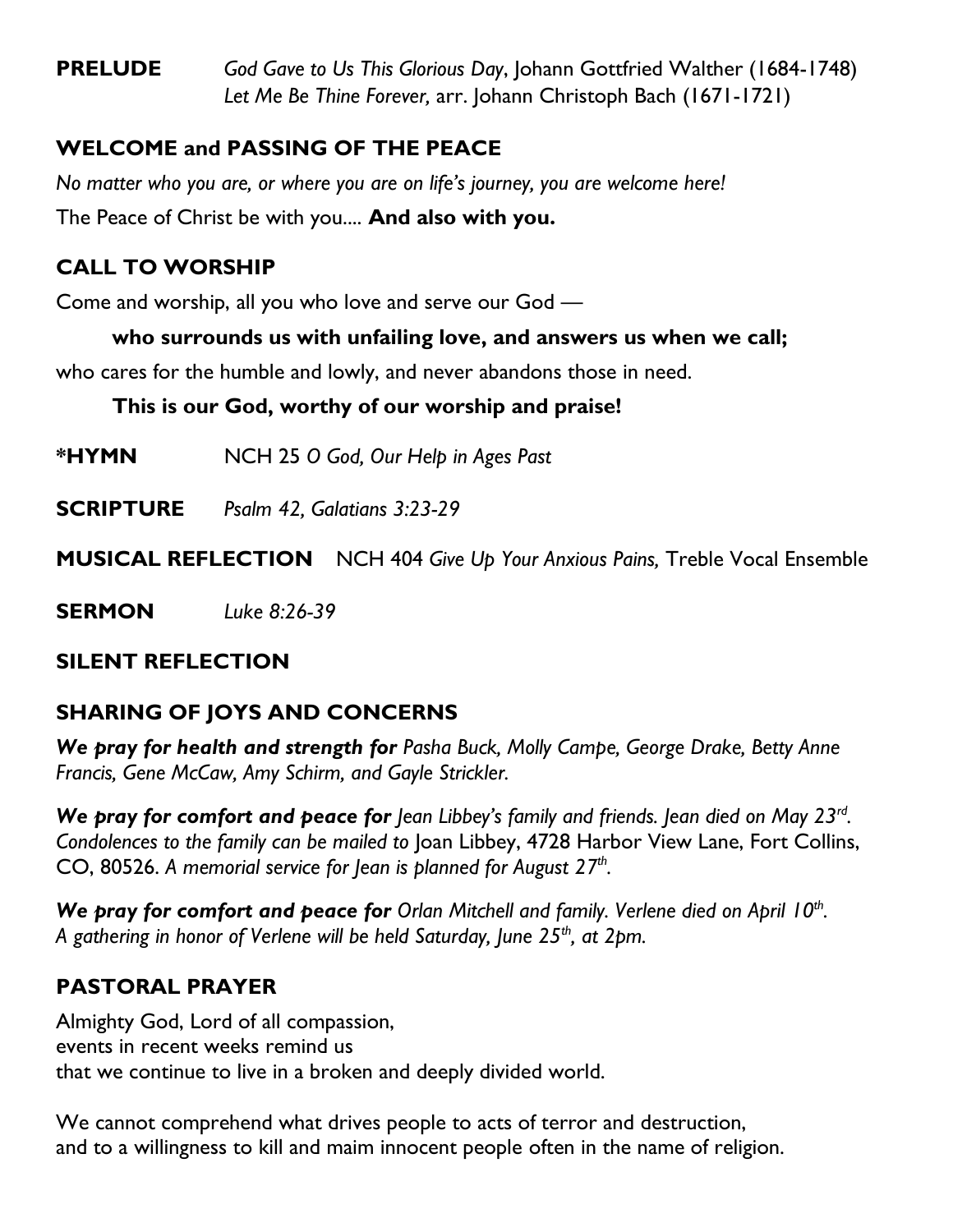As lesus commanded, we pray for our enemies and those who wish us ill; we pray for an end to hatred and needless violence; we pray for children left orphaned, and bereaved parents; we pray for those who live with physical and mental scars of terrorism.

And we also pray for those who work to relieve the suffering. Pour your Spirit on us to enable us and all your people to work for justice and true peacemaking, In the name of Jesus Christ, the Prince of Peace. Amen.

### **LORD'S PRAYER** *(Inclusive Version)*

**Blessed One, our Father and our Mother Holy is your name. May your love be enacted in the world. May your will be done On earth as in heaven. Give us today our daily bread And forgive us our sins as we forgive those who sin against us. Save us in the time of trial and deliver us from evil. For all that we do in your love, and all that your love brings to birth, and the fullness of love that will be are yours, now and forever. Amen.**

# **GRATITUDE FOR OFFERING & DOXOLOGY**

Praise God from whom all blessings flow, Praise God all creatures here below Praise God above ye heavenly hosts, Creator, Christ, and Holy Ghost

**\*HYMN** NCH 176 "Silence! Frenzied, Unclean Spirit" (singing tune #376 – Holy Manna)

## **BENEDICTION**

Go now, turning grudges into grace. Turn fractures into forgiveness. Turn hardness into hearts broken open by love. Let us go in peace to love and serve the Lord.

*The peace of the Earth be with you; The peace of the Heavens too; The peace of the rivers be with you; The peace of the oceans too; Deep peace falling over you; God's peace growing in you. Amen.*

**POSTLUDE** *If You but Trust in God to Guide You*, J. S. Bach (1685-1750)

*\* please stand as you are able, in body or in spirit*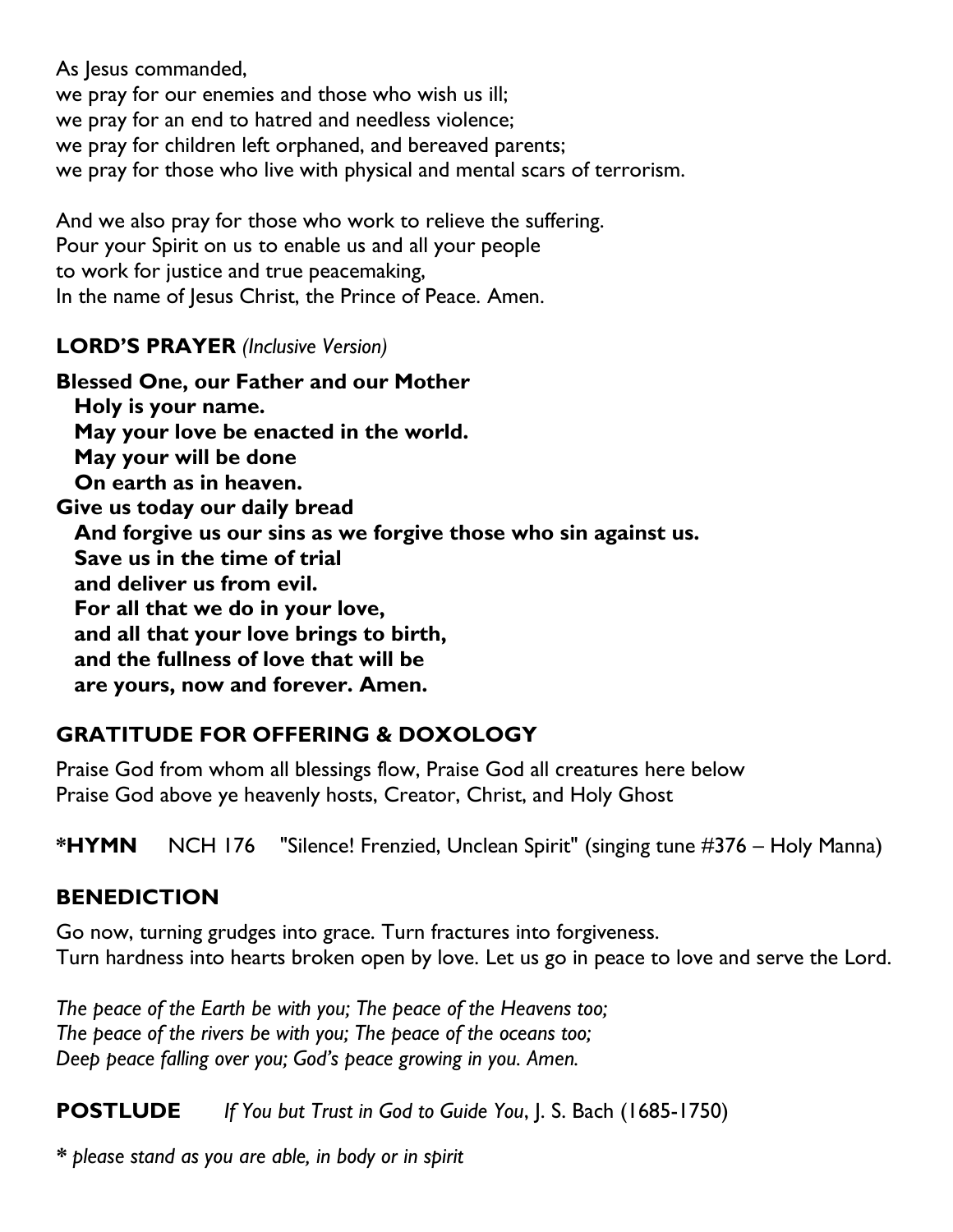#### **ANNOUNCEMENTS**

Please extend a warm welcome to Rev. John Chaplin who is leading worship today.

Next Sunday, Crystal Schrader will be leading worship. Here is her bio:

*Crystal (she/her) is a genderqueer Lutheran who studied at Philadelphia Lutheran Theological Seminary (now United Seminary) and discovered a passion for multicultural and inner-city ministry. She has worked in the fields of immigration, refugee resettlement, civil rights, and housing. In her free time, she enjoys reading, playing piano, and going for walks.*

Church Administrator Elizabeth Haas is on vacation 6/12 – 6/20. She will reply to phone messages and emails once she is back in the office on Tuesday the 21<sup>st</sup>. For maintenance emergencies, please contact Lee Walker at 641-990-7381.

Pastor Jessica will be away June 19 – July 9 for her Doctorate of Ministry Intensive. During that time, please contact Judy Scheer at 563-568-1943 for any pastoral care needs.

#### **Worship Resources**

Pastoral Prayer ~ inspired by a prayer posted on the website of the NSW Council of Churches in 2011. [http://www.nswchurches.org/Resources/Prayers/PR1101\\_September11.pdf](http://www.nswchurches.org/Resources/Prayers/PR1101_September11.pdf) Lord's Prayer ~ Copyright © 2003 Richard D. McCall, Associate Professor of Liturgy and Church Music, Episcopal Divinity School, Cambridge, Ma. Posted on [Worship Well](http://www.theworshipwell.org/pdf/WOR_McCall3.pdf) website. Benediction ~ posted on Community of Christ website.<https://www.cofchrist.org/worship-resources-19-february-2017>